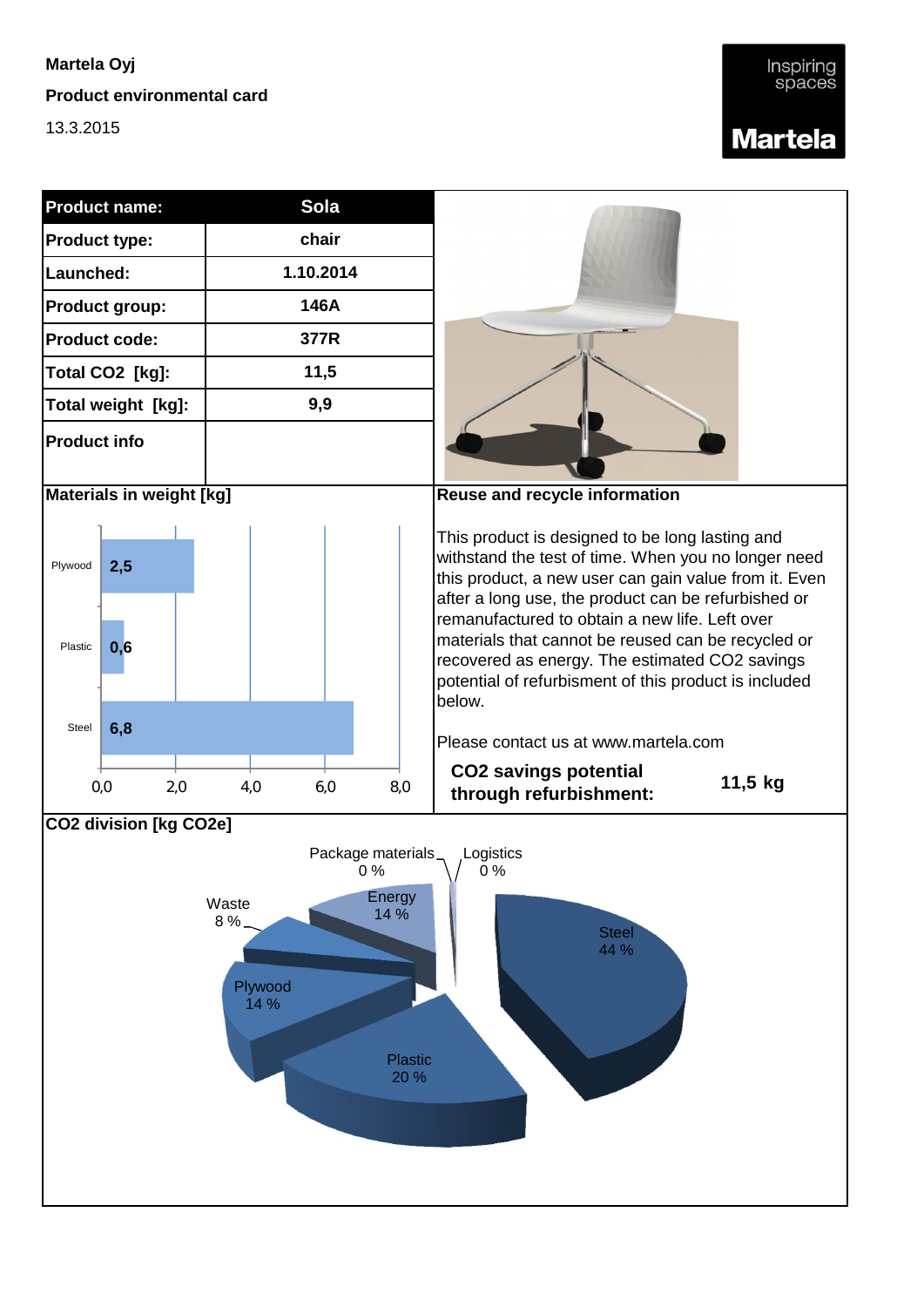**Product environmental card**

13.3.2015

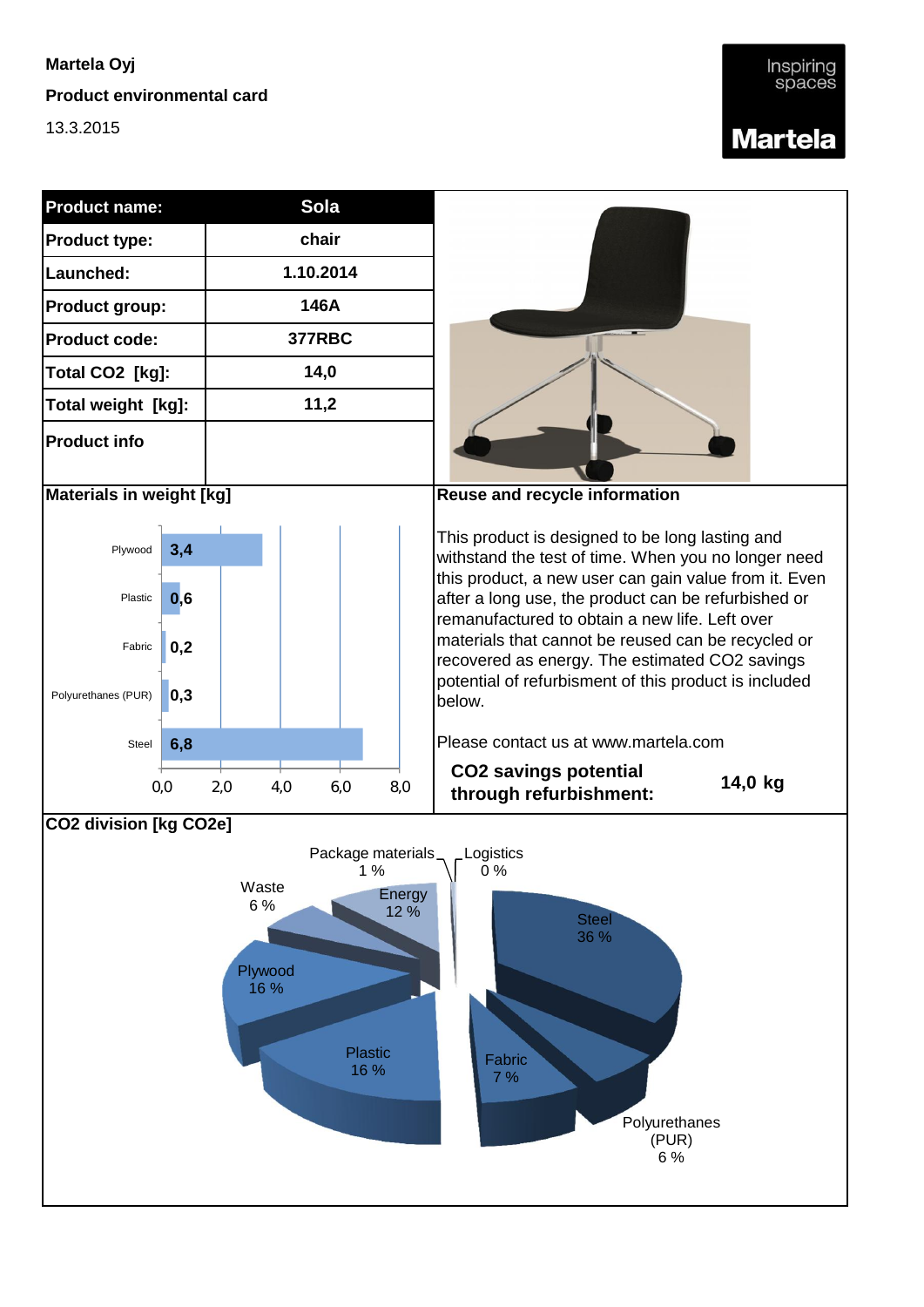**Product environmental card**

13.3.2015



**Polyurethanes** (PUR)

Fabric  $2\%$ 

3 %

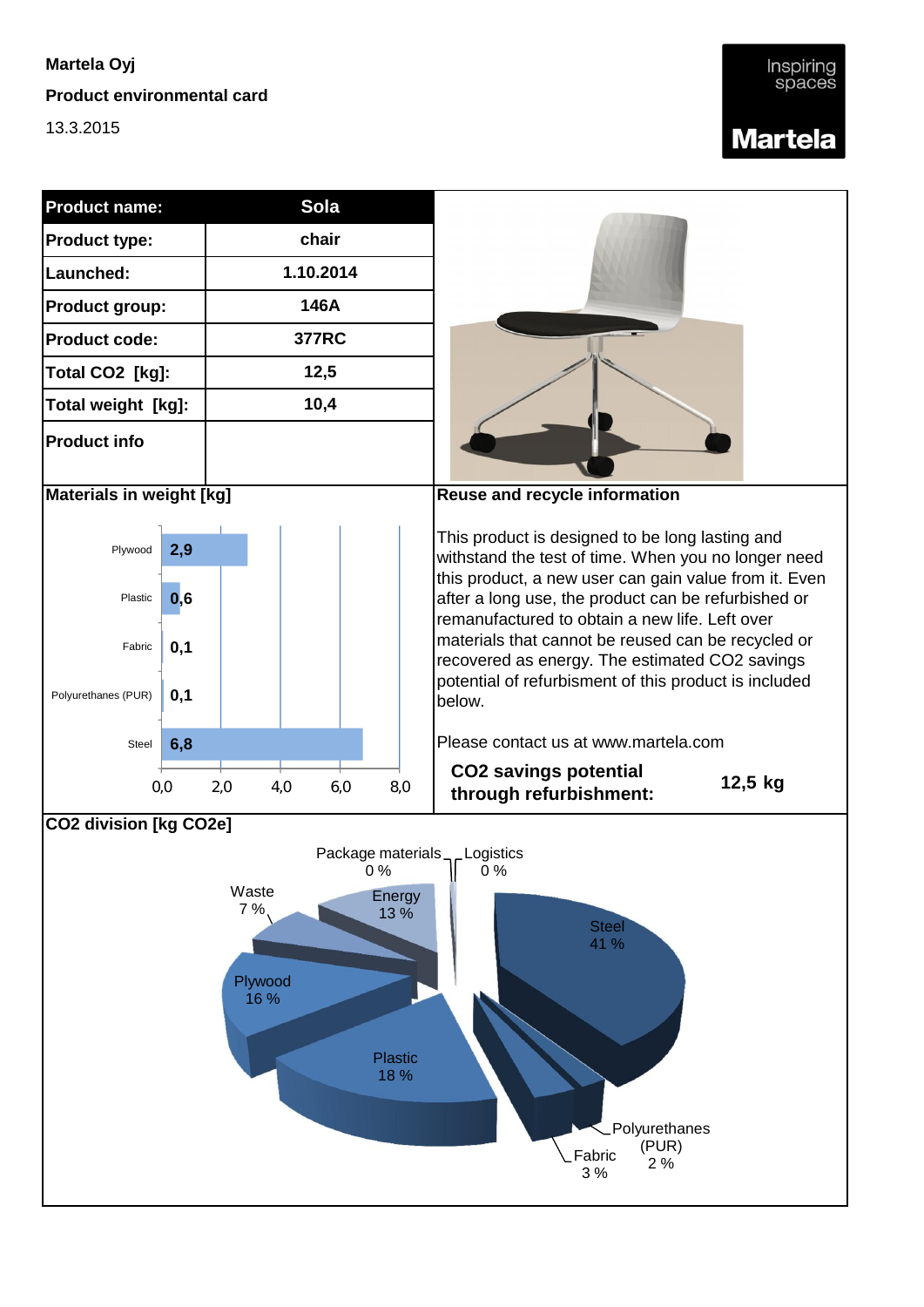**Product environmental card**

13.3.2015



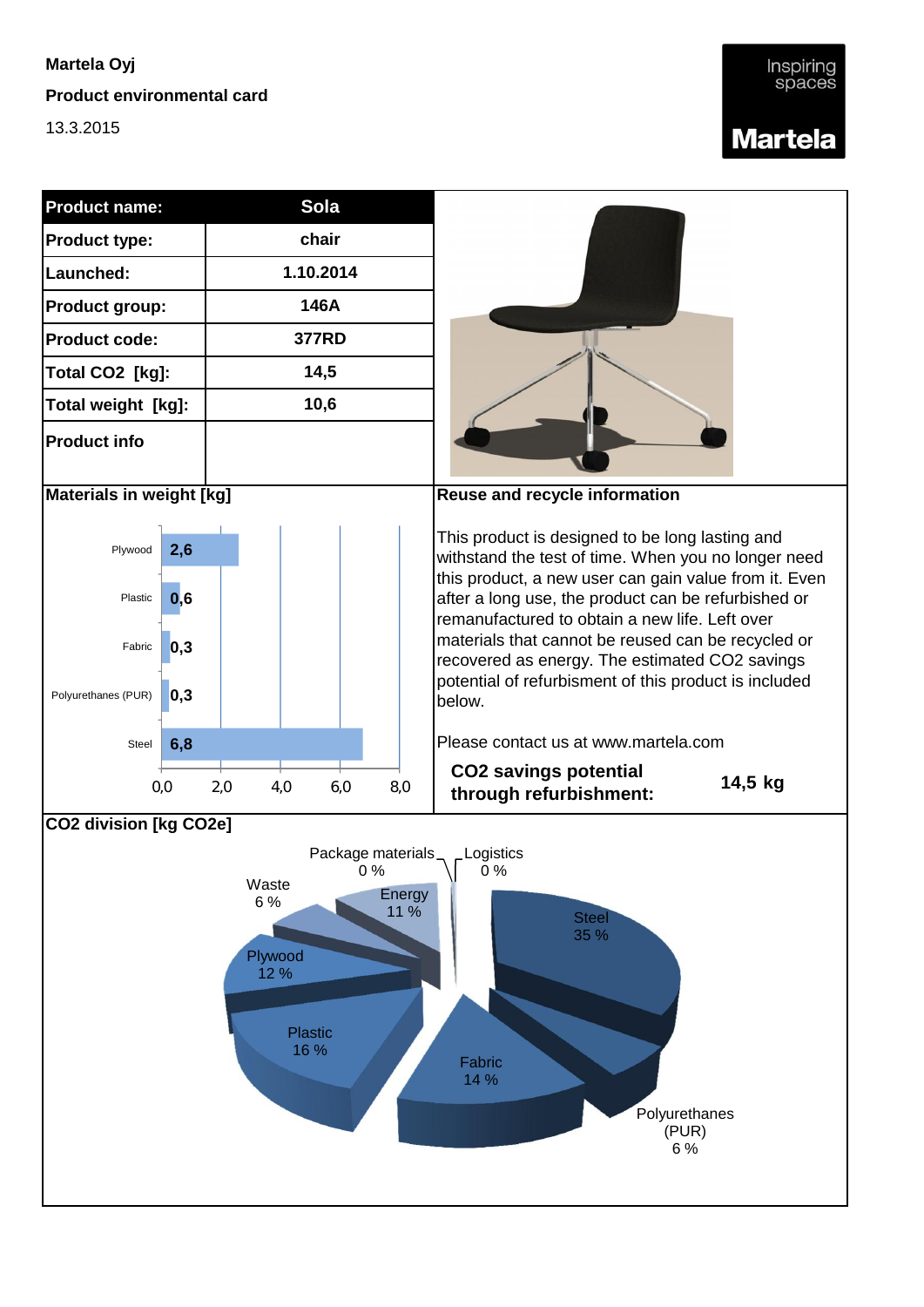**Product environmental card**

16.3.2015





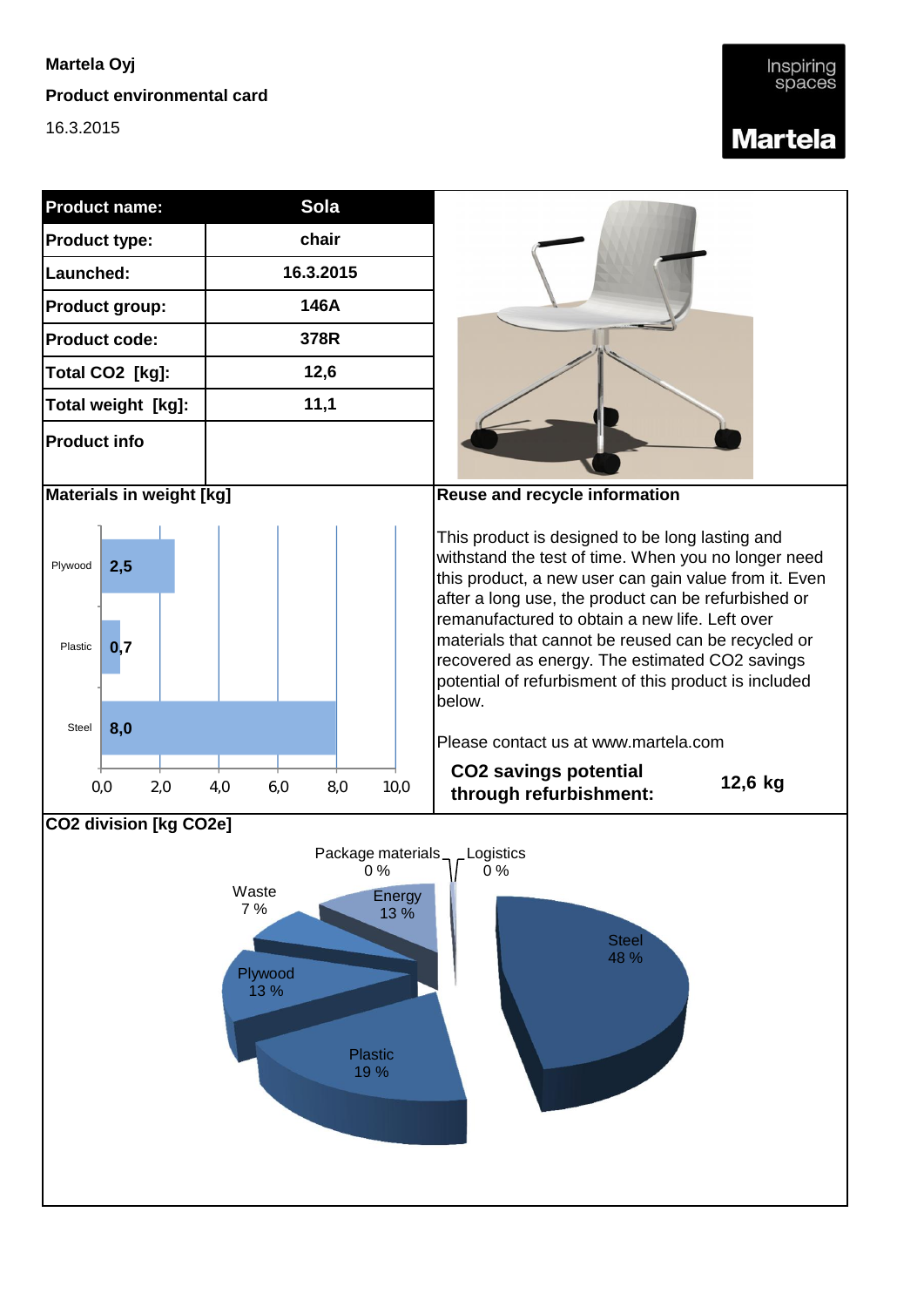**Product environmental card**

16.3.2015

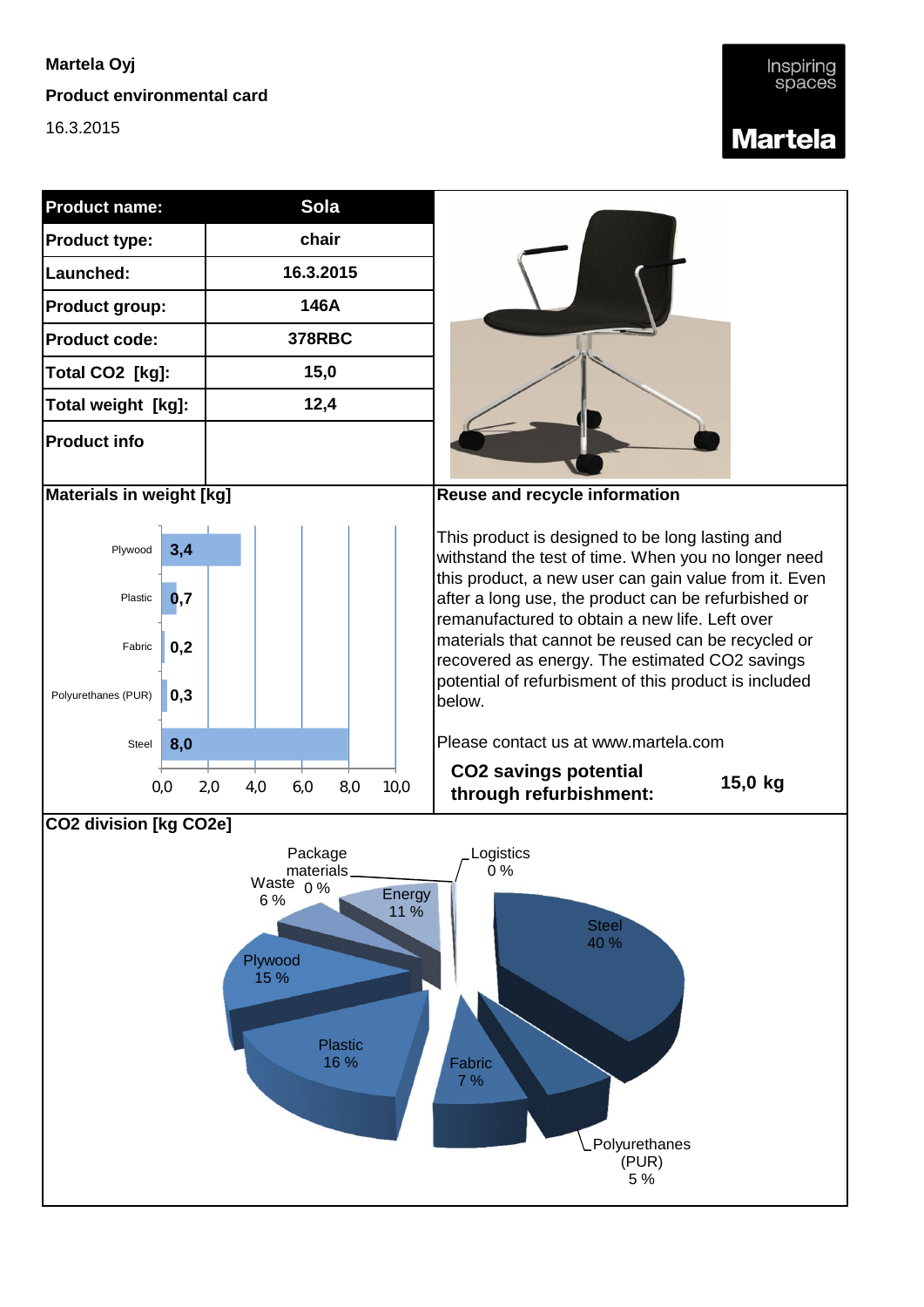**Product environmental card**

16.3.2015